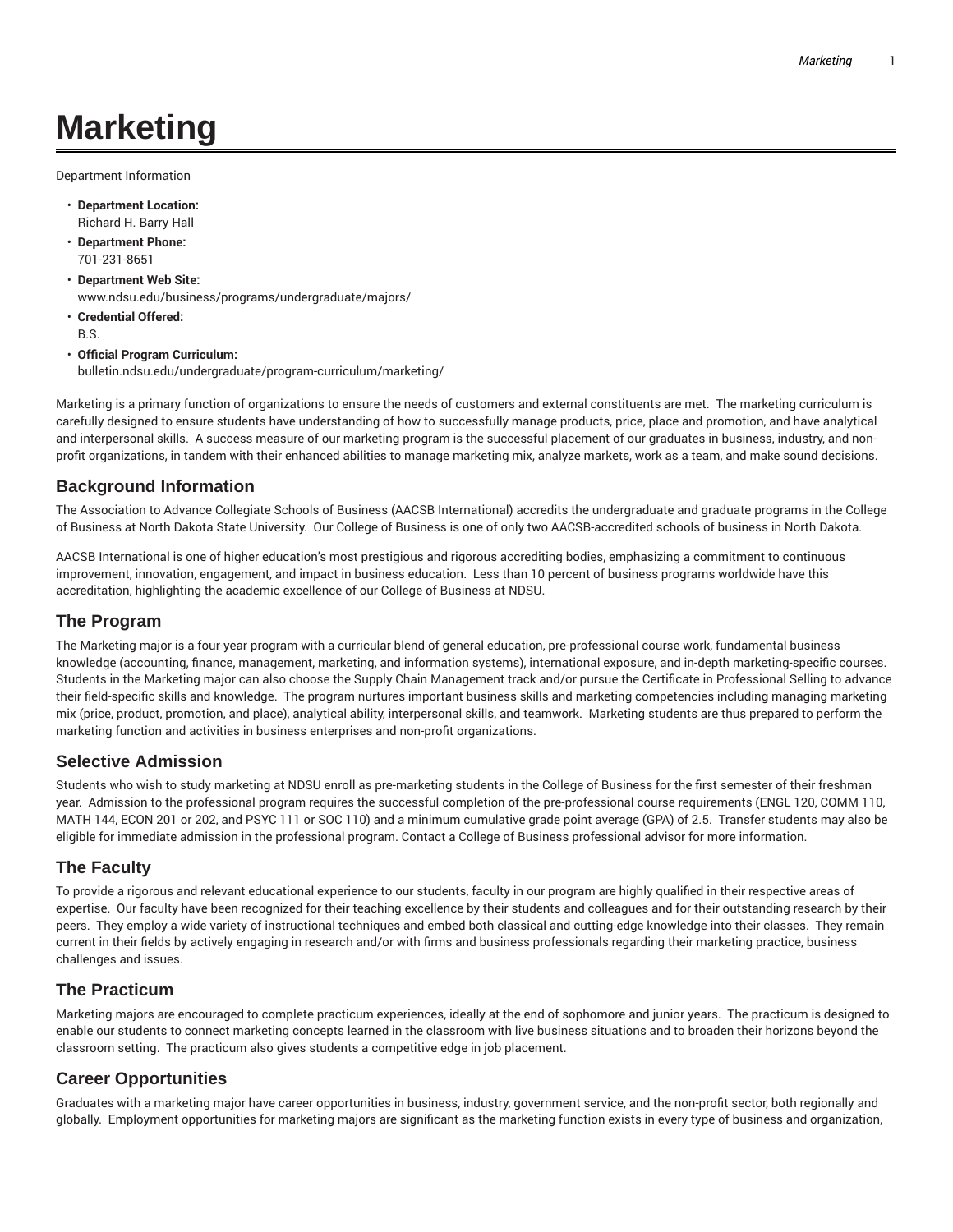whether for-profit or not-for-profit. Major job categories include sales, retailing, product/service management, advertising and promotion, and market research.

# **The College**

In addition to marketing major, the College of Business offers undergraduate majors in accounting, business administration, finance, global business (second major only), management, and management information systems. The College of Business also offers five graduate programs including Master of Business Administration, Master of Accountancy, Master of Managerial Logistics, Master of Transportation and Urban Systems, and Doctorate in Transportation and Logistics.

## **High School Preparation**

It is recommended that high school students interested in studying marketing at the university level take mathematics courses at least through pre-calculus. High school electives in the social sciences, communication, and English also would be of benefit. Students who have satisfactorily completed Advanced Placement courses in Calculus, Economics, English, Communication, and Psychology or Sociology may directly apply for admission to the professional program. Please speak with a professional advisor in the College of Business for more information.

# **Plan of Study**

Please note this is a sample plan of study and not an official curriculum. Actual student schedules for each semester will vary depending on start year, education goals, applicable transfer credit, and course availability. Students are encouraged to work with their academic advisor on a regular basis to review degree progress and customize an individual plan of study.

| Freshman                                 |                                           |                                         |  |
|------------------------------------------|-------------------------------------------|-----------------------------------------|--|
| Fall                                     | <b>Credits Spring</b>                     | <b>Credits</b>                          |  |
| <b>ENGL 110</b>                          | 4 COMM 110                                | 3                                       |  |
| <b>MATH 144</b>                          | 4 ENGL 120                                | 3                                       |  |
| <b>PSYC 111</b>                          | 3 MIS 116                                 | 3                                       |  |
| <b>ECON 201</b>                          | 3 ECON 202                                | 3                                       |  |
| Gen Ed Wellness                          | 2 Non-Major Elective                      | 3                                       |  |
|                                          | 16                                        | 15                                      |  |
| Sophomore                                |                                           |                                         |  |
| Fall                                     | <b>Credits Spring</b>                     | <b>Credits</b>                          |  |
| ACCT 200                                 | 3 ACCT 201                                | 3                                       |  |
| SOC 110                                  | 3 STAT 331                                | $\sqrt{2}$                              |  |
| <b>PHIL 216</b>                          | 3 Gen Ed Science & Technology (w/<br>lab) | 4                                       |  |
| <b>STAT 330</b>                          | 3 Gen Ed Humanities/Fine Arts             | 3                                       |  |
| Gen Ed Science & Technology              | 3 Non-Major Elective                      | 3                                       |  |
|                                          | 15                                        | 15                                      |  |
| <b>Junior</b>                            |                                           |                                         |  |
| Fall                                     | <b>Credits Spring</b>                     | <b>Credits</b>                          |  |
| <b>ENGL 320</b>                          | 3 BUSN 430                                | 3                                       |  |
| <b>FIN 320</b>                           | 3 MRKT 410                                | 3                                       |  |
| <b>MGMT 320</b>                          | 3 MIS 320                                 | 3                                       |  |
| <b>MRKT 320</b>                          | 3 300-400 Level Marketing Elective        | 3                                       |  |
| Gen Ed Cultural Diversity                | 3 300-400 Level Business Elective         | 3                                       |  |
|                                          | 15                                        | 15                                      |  |
| Senior                                   |                                           |                                         |  |
| Fall                                     | <b>Credits Spring</b>                     | <b>Credits</b>                          |  |
| <b>MRKT 450</b>                          | 3 BUSN 489                                | 3                                       |  |
| 300-400 Level Marketing Electives<br>(2) | 3<br>6 MRKT 460                           |                                         |  |
| 300-400 Level Business Elective          |                                           | 3 300-400 Level Marketing Elective<br>3 |  |